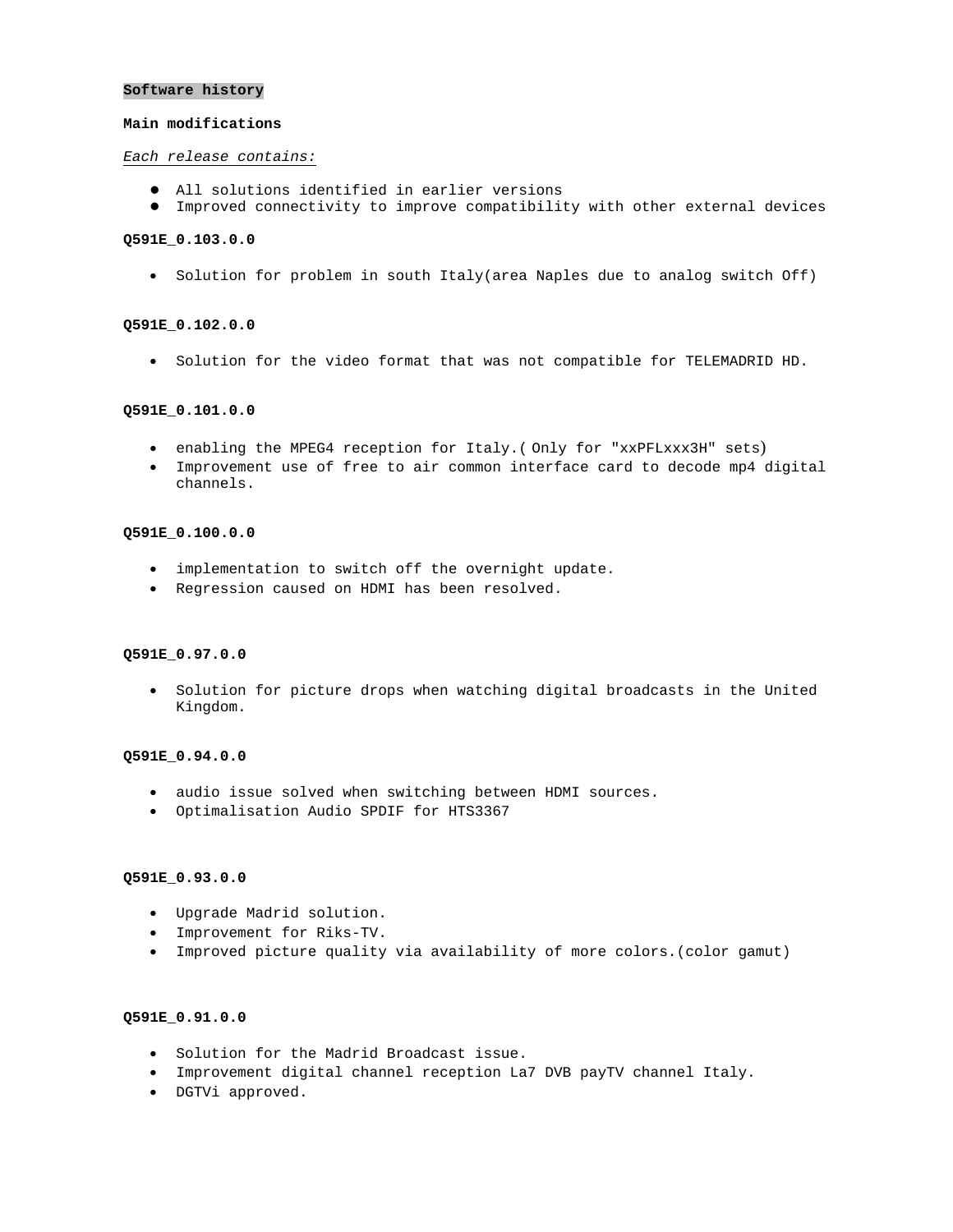#### **Q591E\_0.89.0.0**

- Improvement of Teletext.(no longer mixed pages or skipped parts)
- Solution for loosen channels overnight in Denmark.
- Reboot of the 42PFL9803D/10 after switching to the HDMI(Philips 1080) solved.

## **Q591E\_0.83.0.0**

- replaces all previous releases, including Q591E\_1.58.14.0.
- problems with installation algorithm for DVB-T UK solved.
- audio problems with certain STB devices solved.

## **Q591E\_0.58.14.1**

- Improvements for DNLA(decrease time to display thumbnails)
- Improvements DVB-T for France(region with the Belgian boarder)

#### **Q591E\_0.58.11.0**

• Improvement of the OSD after start-up.

#### **Q591E\_0.58.8.0**

- Missing of information on TXT pages has been solved.
- Improved settings when identifying the source as a 'PC'.
- Resolving the fact that mouse movements lag behind.
- Solution about disappearing subtitles with DVB-C.
- Sporadically no picture on DVB-C channels with specific CAM's and when starting up the TV, has been solved.

## **Q591E\_0.58.5.0**

- Improvement of the connection via HDMI with Bose system.
- Improvement of stand-by behaviour.
- Improvements for EPG behavior in UK.
- Functionality added for Australia and Finland.
- Improvement scroll behavior remote control.
- supports MPEG4 in Spain.

### **Q591E\_0.25.26.1**

• Improved channel reception in Spain.